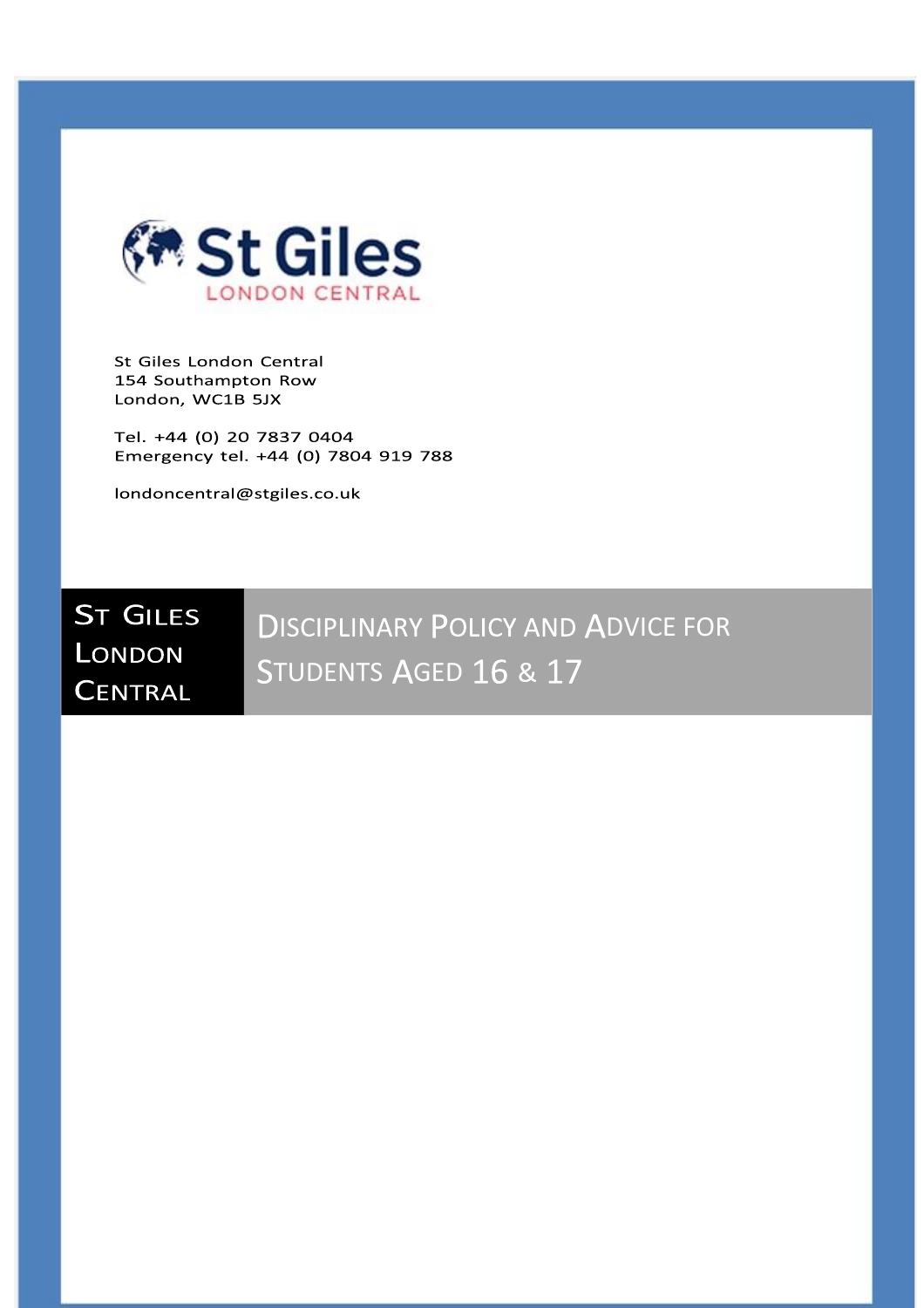# Disciplinary Policy for Student Aged 16 & 17

We would like all of our students to enjoy their time in and out of the school. We have a responsibility to look after you and make sure you are safe during your time with us.

Please remember, if you have any problems, big or small, at school, with your accommodation or with your health, then please tell a member of staff and we will help you solve the problem. You can also ask your parents or guardian to speak to us – we are always here to help.

To help us keep all of our students safe we have some rules and advice that we would like you to follow.

# 1 RULES

# Attendance

- We expect our students to come to all their lessons on time and to attend all their lessons.
- We expect all under-18 students to sign by their name on the sign in sheet every day in the morning (and in the afternoon for those who have afternoon lessons).
- If you are late for two or more lessons in a week we will ask you to meet with the Under-18 Welfare Officer or Director of Studies.
- If you miss a lesson we will call your host family immediately to speak to you. When you return to school our Under-18 Welfare Officer will speak to you.
- If you are ill and cannot come to school you must phone the school number: +44 207 837 0404 this number is available Monday – Friday from 8:30am – 5:30pm. Out of these hours, you can call the school's emergency number: +44
	- (0) 7804 919 788. Alternatively, you can send an email to londoncentral@stgiles.co.uk.
- If you start to miss lessons we will contact your parents/guardian to discuss the situation.

### At the school

- In your lessons, please do not use your mobile phone or tablet for personal messaging, telephoning, surfing the internet or anything not related to the lesson.
- Please do what your teachers ask you to do.
- Bad language, fighting and bullying are not allowed.
- Please do not wear clothing with offensive or insulting images or words. Clothing should be respectful to the staff and students, and should not be too revealing.
- Misuse of computers to harass or abuse students or staff is prohibited. Misuse of computers to visit inappropriate web sites or download inappropriate material is prohibited.
- Please carry your St Giles student card at all times.
- Our Under-18 Welfare Officer will meet with you on a regular basis to check that you are OK. All under-18s must attend these meetings.

#### At your host family

- Please follow any rules your host family give you.
- Give your host family your mobile phone number and take your host family's number.
- If you go out, make sure your mobile phone is fully charged and turned on.
- You must be back at your homestay for dinner every evening. If you are going to be late, tell your host family in good time. If you are not back at your host family on time – for dinner or for your curfew time, the hosts will telephone the school. The school may then call the police and/or your parents or guardians.
- Do not walk home alone at night. Take a taxi, or go with a friend. Always call a licensed taxi company. If you want to take a taxi from the street only take licensed London black taxies.

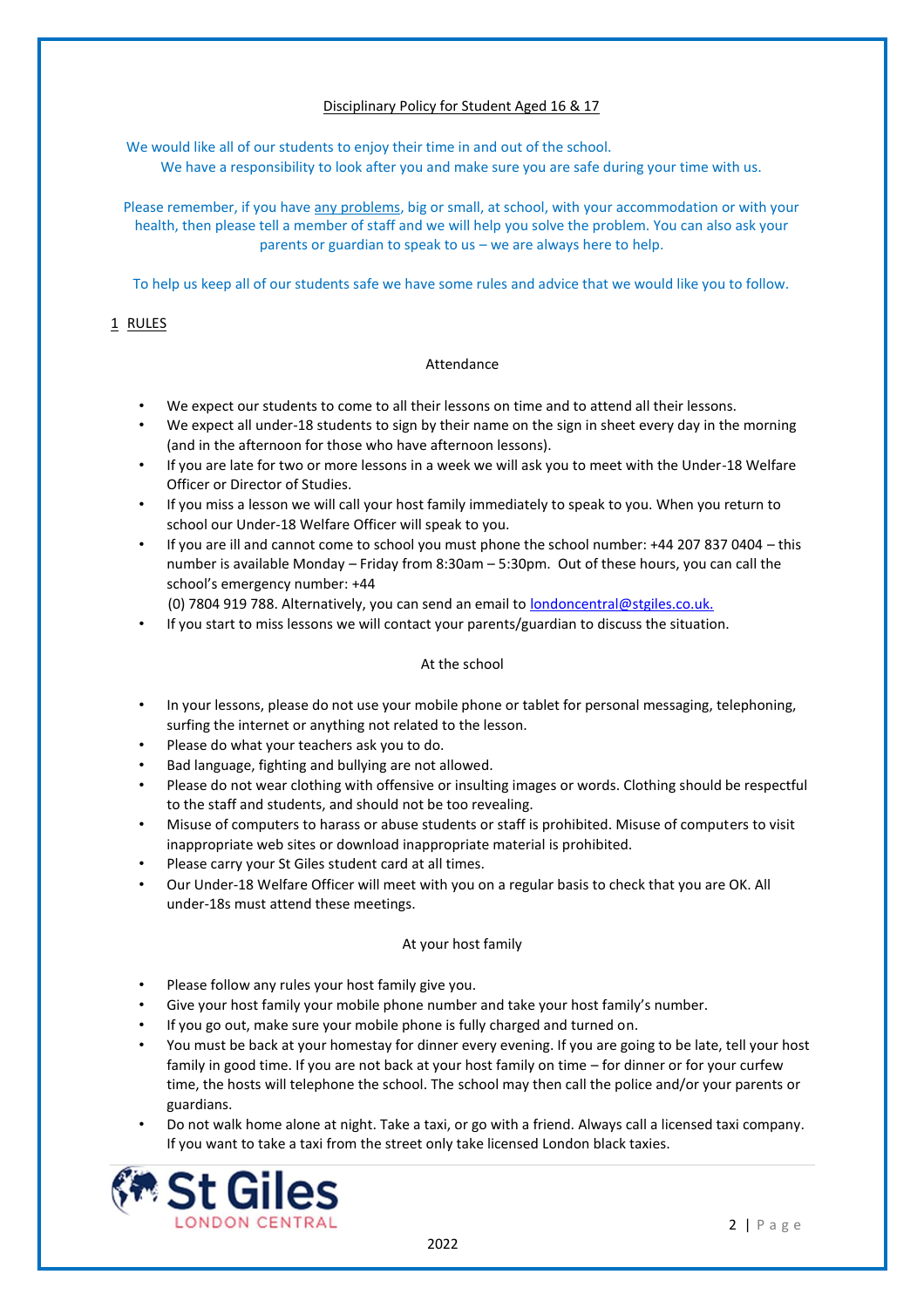- Never get into a taxi with someone who approaches you to offer a taxi service
- If you go out in the evening or at the weekend, you must tell your host family where you are going and who you are going with. Give your host family a telephone number or address where you can be contacted at all times.

### In your Free Time

- If you are 16 or 17 you must be back at your host family by 23.00 Sunday to Thursday, and 00.00 on Friday and Saturday.
- The school and your hosts must know where you wish to go, when you wish to go, how you will travel, when you will return, and who you will be with. If you do leave London without this permission, the school will treat the situation very seriously. We will discuss this with your parents/guardian and we may have to ask you to leave the school.

## **Other**

- Smoking it is illegal to buy cigarettes/tobacco if you are under-18 and it is illegal to smoke cigarettes if you are under 16.
- Students aged 16 and 17 are not allowed to smoke at the school or at their homestay, unless the school has received written permission from their parents or guardians.
- Alcohol You may not enter any pubs, bars or nightclubs. It is illegal to buy and/or drink alcohol if you are under 18. It is also illegal for someone over the age of 18 to buy or try to buy alcohol for you.
- Using or having illegal drugs is strictly not allowed. If someone offers you drugs always say NO!
- Dangerous objects you must not carry any kind of weapon (for example, a long knife or a gas/liquid spray) in a public place.
- Shoplifting Shops have good security systems, and they will always call the police when they catch someone stealing.
- In the UK, the age of sexual consent is 16.
- St Giles will treat any criminal offences, for example theft, damage to property seriously.
- St Giles does not tolerate racial, sexual or other harassment.
- St Giles will treat seriously any attempts to either promote terrorism or violent extremism or to make or encourage students to take part in such activities in the school or in the community.
- St Giles will treat seriously any behaviour which might reasonably be considered to put the physical or mental wellbeing of yourself or other students and staff, hosts and/or their family at risk or harm.

#### 2 CONSEQUENCES

The consequence of not following the rules may include some or all of the following:

#### Stage 1:

Meet with a member of the school management (Director of Studies and/or Principal) and receive a first verbal warning.

#### Stage 2:

Meet with the Principal and receive a second (written) warning.

#### Stage 3:

Phone call from the school to your parents/guardians. A letter from the school sent to your parents/guardians.